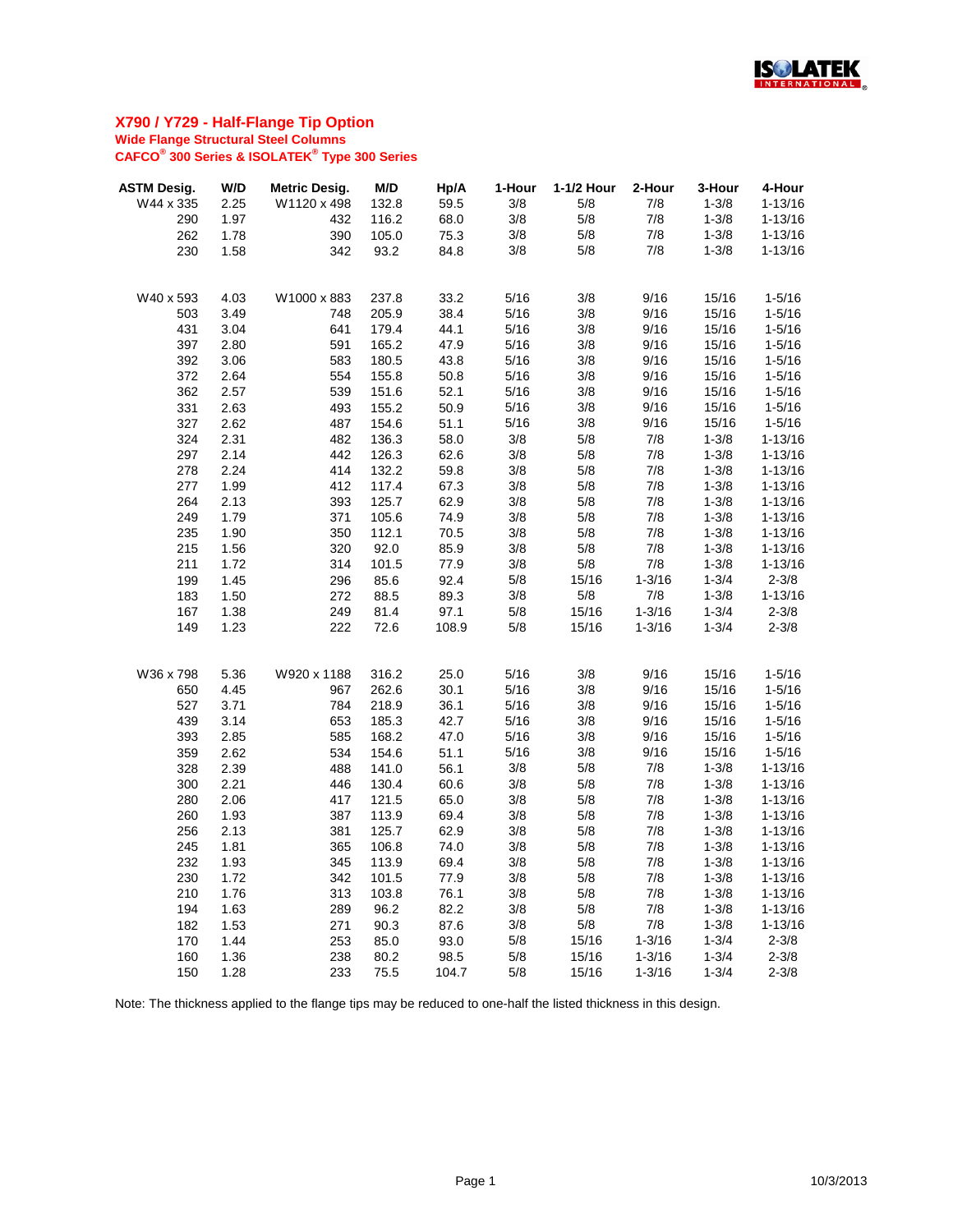

| <b>ASTM Desig.</b> | W/D         | <b>Metric Desig.</b> | M/D   | Hp/A  | 1-Hour | 1-1/2 Hour | 2-Hour     | 3-Hour    | 4-Hour      |
|--------------------|-------------|----------------------|-------|-------|--------|------------|------------|-----------|-------------|
| W36 x 135          | 1.15        | W920 x 201           | 67.9  | 116.5 | 5/8    | 15/16      | $1 - 3/16$ | $1 - 3/4$ | $2 - 3/8$   |
|                    |             |                      |       |       |        |            |            |           |             |
| W33 x 387          | 2.91        | W840 x 576           | 171.7 | 46.0  | 5/16   | 3/8        | 9/16       | 15/16     | $1 - 5/16$  |
| 354                | 2.68        | 527                  | 158.1 | 50.0  | 5/16   | 3/8        | 9/16       | 15/16     | $1 - 5/16$  |
| 318                | 2.43        | 473                  | 143.4 | 55.1  | 3/8    | 5/8        | 7/8        | $1 - 3/8$ | $1 - 13/16$ |
| 291                | 2.24        | 433                  | 132.2 | 59.8  | 3/8    | 5/8        | 7/8        | $1 - 3/8$ | $1 - 13/16$ |
| 263                | 2.04        | 392                  | 120.4 | 65.7  | 3/8    | 5/8        | 7/8        | $1 - 3/8$ | $1 - 13/16$ |
| 241                | 1.87        | 359                  | 110.3 | 71.6  | 3/8    | 5/8        | 7/8        | $1 - 3/8$ | $1 - 13/16$ |
| 221                | 1.73        | 329                  | 102.1 | 77.4  | 3/8    | 5/8        | 7/8        | $1 - 3/8$ | $1 - 13/16$ |
| 201                | 1.58        | 299                  | 93.2  | 84.8  | 3/8    | 5/8        | 7/8        | $1 - 3/8$ | $1 - 13/16$ |
| 169                | 1.52        | 251                  | 89.7  | 88.1  | 3/8    | 5/8        | 7/8        | $1 - 3/8$ | $1 - 13/16$ |
| 152                | 1.37        | 226                  | 80.8  | 97.8  | 5/8    | 15/16      | $1 - 3/16$ | $1 - 3/4$ | $2 - 3/8$   |
| 141                | 1.28        | 210                  | 75.5  | 104.7 | 5/8    | 15/16      | $1 - 3/16$ | $1 - 3/4$ | $2 - 3/8$   |
| 130                | 1.18        | 193                  | 69.6  | 113.5 | 5/8    | 15/16      | $1 - 3/16$ | $1 - 3/4$ | $2 - 3/8$   |
| 118                | 1.08        | 176                  | 63.7  | 124.1 | 5/8    | 15/16      | $1 - 3/16$ | $1 - 3/4$ | $2 - 3/8$   |
|                    |             |                      |       |       |        |            |            |           |             |
| W30 x 391          | 3.13        | W760 x 582           | 184.7 | 42.8  | 5/16   | 3/8        | 9/16       | 15/16     | $1 - 5/16$  |
| 357                | 2.88        | 531                  | 169.9 | 46.5  | 5/16   | 3/8        | 9/16       | 15/16     | $1 - 5/16$  |
| 326                | 2.65        | 484                  | 156.4 | 50.6  | 5/16   | 3/8        | 9/16       | 15/16     | $1 - 5/16$  |
| 292                | 2.39        | 434                  | 141.0 | 56.1  | 3/8    | 5/8        | 7/8        | $1 - 3/8$ | $1 - 13/16$ |
| 261                | 2.16        | 389                  | 127.4 | 62.0  | 3/8    | 5/8        | 7/8        | $1 - 3/8$ | $1 - 13/16$ |
| 235                | 1.96        | 350                  | 115.6 | 68.4  | 3/8    | 5/8        | 7/8        | $1 - 3/8$ | $1 - 13/16$ |
| 211                | 1.76        | 314                  | 103.8 | 76.1  | 3/8    | 5/8        | 7/8        | $1 - 3/8$ | $1 - 13/16$ |
| 191                | 1.62        | 284                  | 95.6  | 82.7  | 3/8    | 5/8        | 7/8        | $1 - 3/8$ | $1 - 13/16$ |
| 173                | 1.45        | 257                  | 85.6  | 92.4  | 5/8    | 15/16      | $1 - 3/16$ | $1 - 3/4$ | $2 - 3/8$   |
| 148                | 1.47        | 220                  | 86.7  | 91.1  | 3/8    | 5/8        | 7/8        | $1 - 3/8$ | $1 - 13/16$ |
| 132                | 1.32        | 196                  | 77.9  | 101.5 | 5/8    | 15/16      | $1 - 3/16$ | $1 - 3/4$ | $2 - 3/8$   |
| 124                | 1.24        | 185                  | 73.2  | 108.1 | 5/8    | 15/16      | $1 - 3/16$ | $1 - 3/4$ | $2 - 3/8$   |
| 116                | 1.16        | 173                  | 68.4  | 115.5 | 5/8    | 15/16      | $1 - 3/16$ | $1 - 3/4$ | $2 - 3/8$   |
| 108                | 1.09        | 161                  | 64.3  | 122.9 | 5/8    | 15/16      | $1 - 3/16$ | $1 - 3/4$ | $2 - 3/8$   |
| 99                 | $\mathbf 1$ | 147                  | 59.0  | 134.0 | 5/8    | 15/16      | $1 - 3/16$ | $1 - 3/4$ | $2 - 3/8$   |
| 90                 | 0.91        | 134                  | 53.7  | 147.2 | 5/8    | 15/16      | $1 - 3/16$ | $1 - 3/4$ | $2 - 3/8$   |
|                    |             |                      |       |       |        |            |            |           |             |
| W27x539            | 4.45        | W690 x 802           | 262.6 | 30.1  | 5/16   | 3/8        | 9/16       | 15/16     | $1 - 5/16$  |
| 368                | 3.17        | 548                  | 187.0 | 42.3  | 5/16   | 3/8        | 9/16       | 15/16     | $1 - 5/16$  |
| 336                | 2.92        | 500                  | 172.3 | 45.9  | 5/16   | 3/8        | 9/16       | 15/16     | $1 - 5/16$  |
| 307                | 2.72        | 457                  | 160.5 | 49.3  | 5/16   | 3/8        | 9/16       | 15/16     | $1 - 5/16$  |
| 281                | 2.49        | 418                  | 146.9 | 53.8  | 3/8    | 5/8        | 7/8        | $1 - 3/8$ | $1 - 13/16$ |
| 258                | 2.3         | 384                  | 135.7 | 58.3  | 3/8    | 5/8        | 7/8        | $1 - 3/8$ | $1 - 13/16$ |
| 235                | 2.12        | 350                  | 125.1 | 63.2  | 3/8    | 5/8        | 7/8        | $1 - 3/8$ | $1 - 13/16$ |
| 217                | 1.97        | 323                  | 116.2 | 68.0  | 3/8    | 5/8        | 7/8        | $1 - 3/8$ | $1 - 13/16$ |
| 194                | 1.76        | 289                  | 103.8 | 76.1  | 3/8    | 5/8        | 7/8        | $1 - 3/8$ | $1 - 13/16$ |
| 178                | 1.63        | 265                  | 96.2  | 82.2  | 3/8    | 5/8        | 7/8        | $1 - 3/8$ | $1 - 13/16$ |
| 161                | 1.48        | 240                  | 87.3  | 90.5  | 3/8    | 5/8        | 7/8        | $1 - 3/8$ | $1 - 13/16$ |
| 146                | 1.35        | 217                  | 79.7  | 99.2  | 5/8    | 15/16      | $1 - 3/16$ | $1 - 3/4$ | $2 - 3/8$   |
| 129                | 1.39        | 192                  | 82.0  | 96.4  | 5/8    | 15/16      | $1 - 3/16$ | $1 - 3/4$ | $2 - 3/8$   |
|                    |             |                      |       |       |        |            |            |           |             |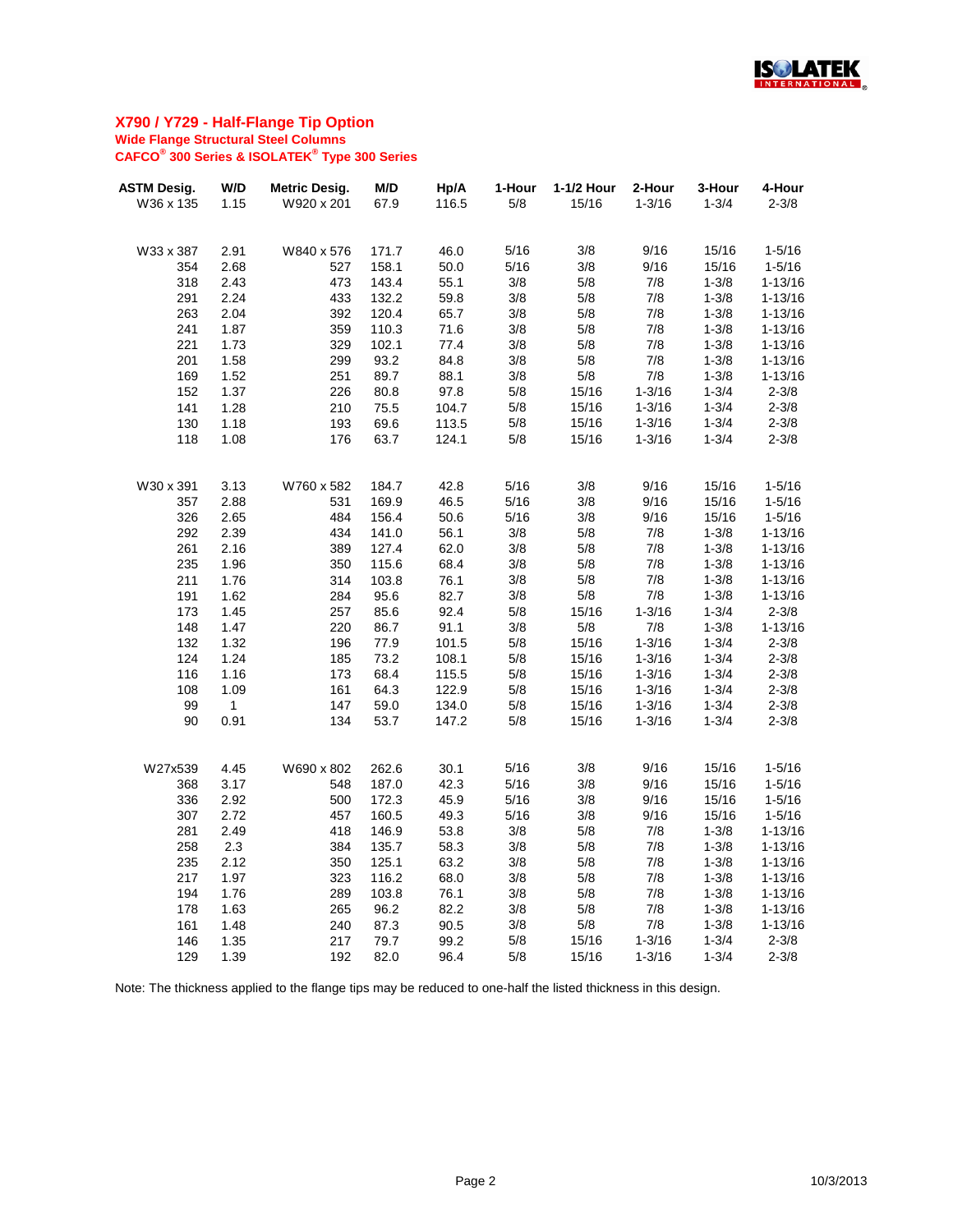

| <b>ASTM Desig.</b> | W/D          | <b>Metric Desig.</b> | M/D            | Hp/A         | 1-Hour     | 1-1/2 Hour   | 2-Hour     | 3-Hour                 | 4-Hour                     |
|--------------------|--------------|----------------------|----------------|--------------|------------|--------------|------------|------------------------|----------------------------|
| W27 x 114          | 1.23         | W690 x 170           | 72.6           | 108.9        | 5/8        | 15/16        | $1 - 3/16$ | $1 - 3/4$              | $2 - 3/8$                  |
| 102                | 1.11         | 152                  | 65.5           | 120.7        | 5/8        | 15/16        | $1 - 3/16$ | $1 - 3/4$              | $2 - 3/8$                  |
| 94                 | 1.03         | 140                  | 60.8           | 130.1        | 5/8        | 15/16        | $1 - 3/16$ | $1 - 3/4$              | $2 - 3/8$                  |
| 84                 | 0.92         | 125                  | 54.3           | 145.6        | 5/8        | 15/16        | $1 - 3/16$ | $1 - 3/4$              | $2 - 3/8$                  |
|                    |              |                      |                |              |            |              |            |                        |                            |
| W24 x 370          | 3.46         | W610 x 551           | 204.1          | 38.7         | 5/16       | 3/8          | 9/16       | 15/16                  | $1 - 5/16$                 |
| 335                | 3.19         | 498                  | 188.2          | 42.0         | 5/16       | 3/8          | 9/16       | 15/16                  | $1 - 5/16$                 |
| 306                | 2.94         | 455                  | 173.5          | 45.6         | 5/16       | 3/8          | 9/16       | 15/16                  | $1 - 5/16$                 |
| 279                | 2.71         | 415                  | 159.9          | 49.4         | 5/16       | 3/8          | 9/16       | 15/16                  | $1 - 5/16$                 |
| 250                | 2.45         | 372                  | 144.6          | 54.7         | 3/8        | 5/8          | 7/8        | $1 - 3/8$              | $1 - 13/16$                |
| 229                | 2.27         | 341                  | 133.9          | 59.0         | 3/8        | 5/8          | 7/8        | $1 - 3/8$              | $1 - 13/16$                |
| 207                | 2.05         | 307                  | 121.0          | 65.4         | 3/8        | 5/8          | 7/8        | $1 - 3/8$              | $1 - 13/16$                |
| 192                | 1.92         | 285                  | 113.3          | 69.8         | 3/8        | 5/8          | 7/8        | $1 - 3/8$              | $1 - 13/16$                |
| 176                | 1.77         | 262                  | 104.4          | 75.7         | 3/8        | 5/8          | 7/8        | $1 - 3/8$              | $1 - 13/16$                |
| 162                | 1.63         | 241                  | 96.2           | 82.2         | 3/8        | 5/8          | 7/8        | $1 - 3/8$              | $1 - 13/16$                |
| 146                | 1.48         | 217                  | 87.3           | 90.5         | 3/8        | 5/8          | 7/8        | $1 - 3/8$              | $1 - 13/16$                |
| 131                | 1.33         | 195                  | 78.5           | 100.7        | 5/8        | 15/16        | $1 - 3/16$ | $1 - 3/4$              | $2 - 3/8$                  |
| 117                | 1.2          | 174                  | 70.8           | 111.7        | 5/8        | 15/16        | $1 - 3/16$ | $1 - 3/4$              | $2 - 3/8$                  |
| 104                | 1.07         | 155                  | 63.1           | 125.2        | 5/8        | 15/16        | $1 - 3/16$ | $1 - 3/4$              | $2 - 3/8$                  |
| 103                | 1.25         | 153                  | 73.8           | 107.2        | 5/8        | 15/16        | $1 - 3/16$ | $1 - 3/4$              | $2 - 3/8$                  |
| 94                 | 1.14         | 140                  | 67.3           | 117.5        | 5/8        | 15/16        | $1 - 3/16$ | $1 - 3/4$              | $2 - 3/8$                  |
| 84                 | 1.02         | 125                  | 60.2           | 131.4        | 5/8        | 15/16        | $1 - 3/16$ | $1 - 3/4$              | $2 - 3/8$                  |
| 76                 | 0.93         | 113                  | 54.9           | 144.1        | 5/8        | 15/16        | $1 - 3/16$ | $1 - 3/4$              | $2 - 3/8$                  |
| 68                 | 0.83         | 101                  | 49.0           | 161.4        | 11/16      | $\mathbf{1}$ | $1 - 5/16$ | $1 - 15/16$            | $2 - 1/2$                  |
| 62                 | 0.84         | 92                   | 49.6           | 159.5        | 5/8        | 15/16        | $1 - 3/16$ | $1 - 3/4$              | $2 - 3/8$                  |
| 55                 | 0.74         | 82                   | 43.7           | 181.1        | 11/16      | $\mathbf{1}$ | $1 - 5/16$ | $1 - 15/16$            | $2 - 1/2$                  |
| W21 x 201          | 2.16         | W530 x 300           | 127.4          | 62.0         | 3/8        | 5/8          | 7/8        | $1 - 3/8$              | $1 - 13/16$                |
| 182                | 1.97         | 272                  | 116.2          | 68.0         | 3/8        | 5/8          | 7/8        | $1 - 3/8$              | $1 - 13/16$                |
| 166                | 1.81         | 248                  | 106.8          | 74.0         | 3/8        | 5/8          | 7/8        | $1 - 3/8$              | $1 - 13/16$                |
| 147                | 1.61         | 219                  | 95.0           | 83.2         | 3/8        | 5/8          | 7/8        | $1 - 3/8$              | $1 - 13/16$                |
| 132                | 1.45         | 196                  | 85.6           | 92.4         | 5/8        | 15/16        | $1 - 3/16$ | $1 - 3/4$              | $2 - 3/8$                  |
| 122                | 1.35         | 182                  | 79.7           | 99.2         | 5/8        | 15/16        | $1 - 3/16$ | $1 - 3/4$              | $2 - 3/8$                  |
| 111                | 1.24         | 165                  | 73.2           | 108.1        | 5/8        | 15/16        | $1 - 3/16$ | $1 - 3/4$              | $2 - 3/8$                  |
| 101                | 1.13         | 150                  | 66.7           | 118.6        | 5/8        | 15/16        | $1 - 3/16$ | $1 - 3/4$              | $2 - 3/8$                  |
| 93                 | 1.24         | 138                  | 73.2           | 108.1        | 5/8        | 15/16        | $1 - 3/16$ | $1 - 3/4$              | $2 - 3/8$                  |
| 83                 | 1.12         | 123                  | 66.1           | 119.6        | 5/8        | 15/16        | $1 - 3/16$ | $1 - 3/4$              | $2 - 3/8$                  |
| 73                 | 0.98         | 109                  | 57.8           | 136.7        | 5/8        | 15/16        | $1 - 3/16$ | $1 - 3/4$              | $2 - 3/8$                  |
| 68                 | 0.92         | 101                  | 54.3           | 145.6        | 5/8        | 15/16        | $1 - 3/16$ | $1 - 3/4$              | $2 - 3/8$                  |
| 62                 | 0.84         | 92                   | 49.6           | 159.5        | 5/8        | 15/16        | $1 - 3/16$ | $1 - 3/4$              | $2 - 3/8$                  |
| 57                 | 0.85         | 85                   | 50.2           | 157.6        | 5/8        | 15/16        | $1 - 3/16$ | $1 - 3/4$              | $2 - 3/8$                  |
| 55                 | 0.75         | 82                   | 44.3           | 178.6        | 11/16      | 1            | $1 - 5/16$ | $1 - 15/16$            | $2 - 1/2$                  |
| 50                 | 0.75         | 74                   | 44.3           | 178.6        | 11/16      | 1            | $1 - 5/16$ | $1 - 15/16$            | $2 - 1/2$                  |
| 48                 | 0.66         | 72                   | 38.9           | 203.0        | 3/4        | $1 - 1/8$    | $1 - 7/16$ | $2 - 1/16$             | $2 - 11/16$                |
| 44                 | 0.67         | 66                   | 39.5           | 200.0        | 3/4        | $1 - 1/8$    | $1 - 7/16$ | $2 - 1/16$             | $2 - 11/16$                |
|                    |              |                      |                |              |            |              |            |                        |                            |
| W18 x 175<br>158   | 2.12<br>1.93 | W460 x 260<br>235    | 125.1<br>113.9 | 63.2<br>69.4 | 3/8<br>3/8 | 5/8<br>5/8   | 7/8<br>7/8 | $1 - 3/8$<br>$1 - 3/8$ | $1 - 13/16$<br>$1 - 13/16$ |
|                    |              |                      |                |              |            |              |            |                        |                            |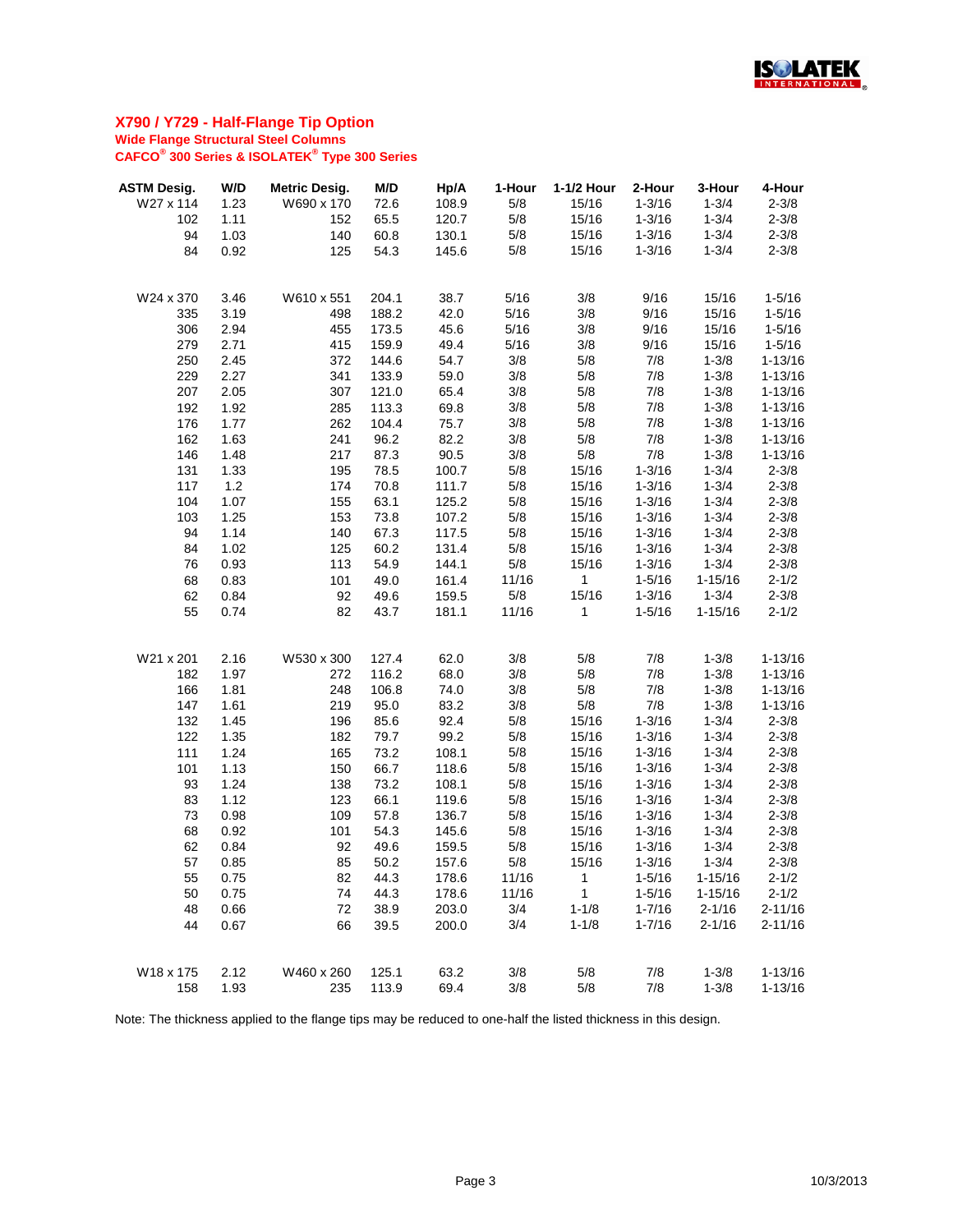

| <b>ASTM Desig.</b> | W/D  | <b>Metric Desig.</b> | M/D   | Hp/A  | 1-Hour | 1-1/2 Hour   | 2-Hour     | 3-Hour      | 4-Hour      |
|--------------------|------|----------------------|-------|-------|--------|--------------|------------|-------------|-------------|
| W18 x 143          | 1.77 | W460 x 213           | 104.4 | 75.7  | 3/8    | 5/8          | 7/8        | $1 - 3/8$   | $1 - 13/16$ |
| 130                | 1.61 | 193                  | 95.0  | 83.2  | 3/8    | 5/8          | 7/8        | $1 - 3/8$   | $1 - 13/16$ |
| 119                | 1.48 | 177                  | 87.3  | 90.5  | 3/8    | 5/8          | 7/8        | $1 - 3/8$   | $1 - 13/16$ |
| 106                | 1.33 | 158                  | 78.5  | 100.7 | 5/8    | 15/16        | $1 - 3/16$ | $1 - 3/4$   | $2 - 3/8$   |
| 97                 | 1.22 | 144                  | 72.0  | 109.8 | 5/8    | 15/16        | $1 - 3/16$ | $1 - 3/4$   | $2 - 3/8$   |
| 86                 | 1.09 | 128                  | 64.3  | 122.9 | 5/8    | 15/16        | $1 - 3/16$ | $1 - 3/4$   | $2 - 3/8$   |
| 76                 | 0.97 | 113                  | 57.2  | 138.1 | 5/8    | 15/16        | $1 - 3/16$ | $1 - 3/4$   | $2 - 3/8$   |
| 71                 | 1.08 | 106                  | 63.7  | 124.1 | 5/8    | 15/16        | $1 - 3/16$ | $1 - 3/4$   | $2 - 3/8$   |
| 65                 | 0.99 | 97                   | 58.4  | 135.3 | 5/8    | 15/16        | $1 - 3/16$ | $1 - 3/4$   | $2 - 3/8$   |
| 60                 | 0.92 | 89                   | 54.3  | 145.6 | 5/8    | 15/16        | $1 - 3/16$ | $1 - 3/4$   | $2 - 3/8$   |
| 55                 | 0.85 | 82                   | 50.2  | 157.6 | 5/8    | 15/16        | $1 - 3/16$ | $1 - 3/4$   | $2 - 3/8$   |
| 50                 | 0.77 | 74                   | 45.4  | 174.0 | 11/16  | $\mathbf{1}$ | $1 - 5/16$ | $1 - 15/16$ | $2 - 1/2$   |
| 46                 | 0.78 | 68                   | 46.0  | 171.8 | 11/16  | $\mathbf{1}$ | $1 - 5/16$ | $1 - 15/16$ | $2 - 1/2$   |
| 40                 | 0.68 | 60                   | 40.1  | 197.0 | 11/16  | $\mathbf{1}$ | $1 - 5/16$ | $1 - 15/16$ | $2 - 1/2$   |
| 35                 | 0.6  | 52                   | 35.4  | 223.3 | 3/4    | $1 - 1/8$    | $1 - 7/16$ | $2 - 1/16$  | $2 - 11/16$ |
|                    |      |                      |       |       |        |              |            |             |             |
| W16 x 100          | 1.37 | W410 x 149           | 80.8  | 97.8  | 5/8    | 15/16        | $1 - 3/16$ | $1 - 3/4$   | $2 - 3/8$   |
| 89                 | 1.22 | 132                  | 72.0  | 109.8 | 5/8    | 15/16        | $1 - 3/16$ | $1 - 3/4$   | $2 - 3/8$   |
| 77                 | 1.07 | 114                  | 63.1  | 125.2 | 5/8    | 15/16        | $1 - 3/16$ | $1 - 3/4$   | $2 - 3/8$   |
| 67                 | 0.93 | 100                  | 54.9  | 144.1 | 5/8    | 15/16        | $1 - 3/16$ | $1 - 3/4$   | $2 - 3/8$   |
| 57                 | 0.96 | 85                   | 56.6  | 139.6 | 5/8    | 15/16        | $1 - 3/16$ | $1 - 3/4$   | $2 - 3/8$   |
| 50                 | 0.84 | 74                   | 49.6  | 159.5 | 5/8    | 15/16        | $1 - 3/16$ | $1 - 3/4$   | $2 - 3/8$   |
| 45                 | 0.76 | 67                   | 44.8  | 176.3 | 11/16  | $\mathbf{1}$ | $1 - 5/16$ | $1 - 15/16$ | $2 - 1/2$   |
| 40                 | 0.68 | 60                   | 40.1  | 197.0 | 11/16  | $\mathbf{1}$ | $1 - 5/16$ | $1 - 15/16$ | $2 - 1/2$   |
| 36                 | 0.61 | 53                   | 36.0  | 219.6 | 3/4    | $1 - 1/8$    | $1 - 7/16$ | $2 - 1/16$  | $2 - 11/16$ |
| 31                 | 0.59 | 46                   | 34.8  | 227.1 | 3/4    | $1 - 1/8$    | $1 - 7/16$ | $2 - 1/16$  | $2 - 11/16$ |
| 26                 | 0.49 | 39                   | 28.9  | 273.4 | 7/8    | $1 - 1/4$    | $1 - 5/8$  | $2 - 5/16$  | $3 - 1/16$  |
| W14 x 808          | 7.28 | W360 x 1202          | 429.5 | 18.4  | 5/16   | 5/16         | 5/16       | 7/16        | 5/8         |
| 730                | 6.76 | 1086                 | 398.8 | 19.8  | 5/16   | 5/16         | 5/16       | 7/16        | 5/8         |
| 665                | 6.21 | 990                  | 366.4 | 21.6  | 5/16   | 3/8          | 9/16       | 15/16       | $1 - 5/16$  |
| 605                | 5.82 | 900                  | 343.4 | 23.0  | 5/16   | 3/8          | 9/16       | 15/16       | $1 - 5/16$  |
| 550                | 5.34 | 818                  | 315.1 | 25.1  | 5/16   | 3/8          | 9/16       | 15/16       | $1 - 5/16$  |
| 500                | 4.95 | 744                  | 292.1 | 27.1  | 5/16   | 3/8          | 9/16       | 15/16       | $1 - 5/16$  |
| 455                | 4.59 | 677                  | 270.8 | 29.2  | 5/16   | 3/8          | 9/16       | 15/16       | $1 - 5/16$  |
| 426                | 4.32 | 634                  | 254.9 | 31.0  | 5/16   | 3/8          | 9/16       | 15/16       | $1 - 5/16$  |
| 398                | 4.09 | 592                  | 241.3 | 32.8  | 5/16   | 3/8          | 9/16       | 15/16       | $1 - 5/16$  |
| 370                | 3.84 | 551                  | 226.6 | 34.9  | 5/16   | 3/8          | 9/16       | 15/16       | $1 - 5/16$  |
| 342                | 3.58 | 509                  | 211.2 | 37.4  | 5/16   | 3/8          | 9/16       | 15/16       | $1 - 5/16$  |
| 311                | 3.3  | 463                  | 194.7 | 40.6  | 5/16   | 3/8          | 9/16       | 15/16       | $1 - 5/16$  |
| 283                | 3.03 | 421                  | 178.8 | 44.2  | 5/16   | 3/8          | 9/16       | 15/16       | $1 - 5/16$  |
| 257                | 2.78 | 382                  | 164.0 | 48.2  | 5/16   | 3/8          | 9/16       | 15/16       | $1 - 5/16$  |
| 233                | 2.55 | 347                  | 150.5 | 52.5  | 5/16   | 3/8          | 9/16       | 15/16       | $1 - 5/16$  |
| 211                | 2.32 | 314                  | 136.9 | 57.8  | 3/8    | 5/8          | 7/8        | $1 - 3/8$   | $1 - 13/16$ |
| 193                | 2.14 | 287                  | 126.3 | 62.6  | 3/8    | 5/8          | 7/8        | $1 - 3/8$   | $1 - 13/16$ |
| 176                | 1.96 | 262                  | 115.6 | 68.4  | 3/8    | 5/8          | 7/8        | $1 - 3/8$   | $1 - 13/16$ |
| 159                | 1.78 | 237                  | 105.0 | 75.3  | 3/8    | 5/8          | 7/8        | $1 - 3/8$   | $1 - 13/16$ |
| 145                | 1.64 | 216                  | 96.8  | 81.7  | 3/8    | 5/8          | 7/8        | $1 - 3/8$   | $1 - 13/16$ |
| 132                | 1.56 | 196                  | 92.0  | 85.9  | 3/8    | 5/8          | 7/8        | $1 - 3/8$   | $1 - 13/16$ |
|                    |      |                      |       |       |        |              |            |             |             |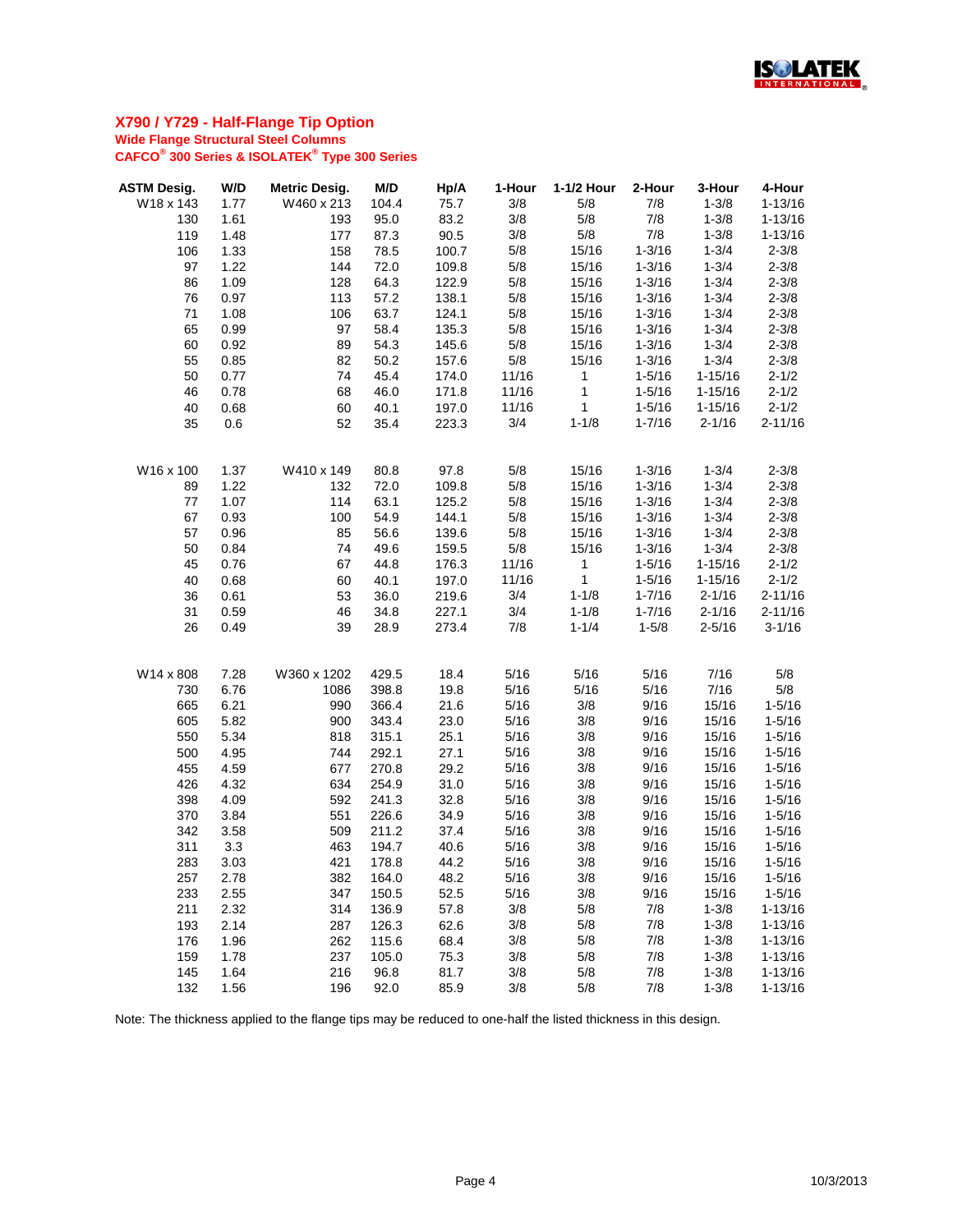

| <b>ASTM Desig.</b> | W/D  | <b>Metric Desig.</b> | M/D   | Hp/A  | 1-Hour | 1-1/2 Hour   | 2-Hour     | 3-Hour      | 4-Hour      |
|--------------------|------|----------------------|-------|-------|--------|--------------|------------|-------------|-------------|
| W14 x 120          | 1.42 | W360 x 179           | 83.8  | 94.4  | 5/8    | 15/16        | $1 - 3/16$ | $1 - 3/4$   | $2 - 3/8$   |
| 109                | 1.29 | 162                  | 76.1  | 103.9 | 5/8    | 15/16        | $1 - 3/16$ | $1 - 3/4$   | $2 - 3/8$   |
| 99                 | 1.18 | 147                  | 69.6  | 113.5 | 5/8    | 15/16        | $1 - 3/16$ | $1 - 3/4$   | $2 - 3/8$   |
| 90                 | 1.08 | 134                  | 63.7  | 124.1 | 5/8    | 15/16        | $1 - 3/16$ | $1 - 3/4$   | $2 - 3/8$   |
| 82                 | 1.23 | 122                  | 72.6  | 108.9 | 5/8    | 15/16        | $1 - 3/16$ | $1 - 3/4$   | $2 - 3/8$   |
| 74                 | 1.12 | 110                  | 66.1  | 119.6 | 5/8    | 15/16        | $1 - 3/16$ | $1 - 3/4$   | $2 - 3/8$   |
| 68                 | 1.04 | 101                  | 61.4  | 128.8 | 5/8    | 15/16        | $1 - 3/16$ | $1 - 3/4$   | $2 - 3/8$   |
| 61                 | 0.92 | 91                   | 54.3  | 145.6 | 5/8    | 15/16        | $1 - 3/16$ | $1 - 3/4$   | $2 - 3/8$   |
| 53                 | 0.91 | 79                   | 53.7  | 147.2 | 5/8    | 15/16        | $1 - 3/16$ | $1 - 3/4$   | $2 - 3/8$   |
| 48                 | 0.83 | 72                   | 49.0  | 161.4 | 11/16  | $\mathbf{1}$ | $1 - 5/16$ | $1 - 15/16$ | $2 - 1/2$   |
| 43                 | 0.75 | 64                   | 44.3  | 178.6 | 11/16  | 1            | $1 - 5/16$ | $1 - 15/16$ | $2 - 1/2$   |
| 38                 | 0.7  | 57                   | 41.3  | 191.4 | 11/16  | $\mathbf{1}$ | $1 - 5/16$ | $1 - 15/16$ | $2 - 1/2$   |
| 34                 | 0.63 | 51                   | 37.2  | 212.7 | 3/4    | $1 - 1/8$    | $1 - 7/16$ | $2 - 1/16$  | $2 - 11/16$ |
| 30                 | 0.56 | 45                   | 33.0  | 239.3 | 7/8    | $1 - 1/4$    | $1 - 5/8$  | $2 - 5/16$  | $3 - 1/16$  |
| 26                 | 0.55 | 39                   | 32.5  | 243.6 | 7/8    | $1 - 1/4$    | $1 - 5/8$  | $2 - 5/16$  | $3-1/16$    |
| 22                 | 0.47 | 33                   | 27.7  | 285.1 | 7/8    | $1 - 1/4$    | $1 - 5/8$  | $2 - 5/16$  | $3 - 1/16$  |
|                    |      |                      |       |       |        |              |            |             |             |
| W12 x 336          | 4.06 | W310 x 500           | 239.5 | 33.0  | 5/16   | 3/8          | 9/16       | 15/16       | $1 - 5/16$  |
| 305                | 3.76 | 454                  | 221.8 | 35.6  | 5/16   | 3/8          | 9/16       | 15/16       | $1 - 5/16$  |
| 279                | 3.5  | 415                  | 206.5 | 38.3  | 5/16   | 3/8          | 9/16       | 15/16       | $1 - 5/16$  |
| 252                | 3.2  | 375                  | 188.8 | 41.9  | 5/16   | 3/8          | 9/16       | 15/16       | $1 - 5/16$  |
| 230                | 2.96 | 342                  | 174.6 | 45.3  | 5/16   | 3/8          | 9/16       | 15/16       | $1 - 5/16$  |
| 210                | 2.73 | 313                  | 161.1 | 49.1  | 5/16   | 3/8          | 9/16       | 15/16       | $1 - 5/16$  |
| 190                | 2.5  | 283                  | 147.5 | 53.6  | 3/8    | 5/8          | 7/8        | $1 - 3/8$   | $1 - 13/16$ |
| 170                | 2.26 | 253                  | 133.3 | 59.3  | 3/8    | 5/8          | 7/8        | $1 - 3/8$   | $1 - 13/16$ |
| 152                | 2.04 | 225                  | 120.4 | 65.7  | 3/8    | 5/8          | 7/8        | $1 - 3/8$   | $1 - 13/16$ |
| 136                | 1.86 | 202                  | 109.7 | 72.0  | 3/8    | 5/8          | 7/8        | $1 - 3/8$   | $1 - 13/16$ |
| 120                | 1.65 | 179                  | 97.4  | 81.2  | 3/8    | 5/8          | 7/8        | $1 - 3/8$   | $1 - 13/16$ |
| 106                | 1.47 | 158                  | 86.7  | 91.1  | 3/8    | $5/8$        | 7/8        | $1 - 3/8$   | $1 - 13/16$ |
| 96                 | 1.34 | 143                  | 79.1  | 100.0 | 5/8    | 15/16        | $1 - 3/16$ | $1 - 3/4$   | $2 - 3/8$   |
| 87                 | 1.22 | 129                  | 72.0  | 109.8 | 5/8    | 15/16        | $1 - 3/16$ | $1 - 3/4$   | $2 - 3/8$   |
| 79                 | 1.11 | 117                  | 65.5  | 120.7 | 5/8    | 15/16        | $1 - 3/16$ | $1 - 3/4$   | $2 - 3/8$   |
| 72                 | 1.02 | 107                  | 60.2  | 131.4 | 5/8    | 15/16        | $1 - 3/16$ | $1 - 3/4$   | $2 - 3/8$   |
| 65                 | 0.92 | 97                   | 54.3  | 145.6 | 5/8    | 15/16        | $1 - 3/16$ | $1 - 3/4$   | $2 - 3/8$   |
| 58                 | 0.92 | 86                   | 54.3  | 145.6 | 5/8    | 15/16        | $1 - 3/16$ | $1 - 3/4$   | $2 - 3/8$   |
| 53                 | 0.85 | 79                   | 50.2  | 157.6 | 5/8    | 15/16        | $1 - 3/16$ | $1 - 3/4$   | $2 - 3/8$   |
| 50                 | 0.9  | 74                   | 53.1  | 148.9 | 5/8    | 15/16        | $1 - 3/16$ | $1 - 3/4$   | $2 - 3/8$   |
| 45                 | 0.82 | 67                   | 48.4  | 163.4 | 11/16  | 1            | $1 - 5/16$ | $1 - 15/16$ | $2 - 1/2$   |
| 40                 | 0.73 | 60                   | 43.1  | 183.5 | 11/16  | 1            | $1 - 5/16$ | $1 - 15/16$ | $2 - 1/2$   |
| 35                 | 0.7  | 52                   | 41.3  | 191.4 | 11/16  | 1            | $1 - 5/16$ | $1 - 15/16$ | $2 - 1/2$   |
| 30                 | 0.6  | 45                   | 35.4  | 223.3 | 3/4    | $1 - 1/8$    | $1 - 7/16$ | $2 - 1/16$  | $2 - 11/16$ |
| 26                 | 0.53 | 39                   | 31.3  | 252.8 | 7/8    | $1 - 1/4$    | $1 - 5/8$  | $2 - 5/16$  | $3 - 1/16$  |
| 22                 | 0.56 | 33                   | 33.0  | 239.3 | 7/8    | $1 - 1/4$    | $1 - 5/8$  | $2 - 5/16$  | $3 - 1/16$  |
| 19                 | 0.48 | 28                   | 28.3  | 279.1 | 7/8    | $1 - 1/4$    | $1 - 5/8$  | $2 - 5/16$  | $3 - 1/16$  |
| 16                 | 0.41 | 24                   | 24.2  | 326.8 | 1      | $1 - 3/8$    | $1 - 3/4$  | $2 - 7/16$  | $3 - 1/8$   |
| 14                 | 0.36 | 25                   | 21.2  | 372.2 | 1      | $1 - 3/8$    | $1 - 3/4$  | $2 - 7/16$  | $3 - 1/8$   |
|                    |      |                      |       |       |        |              |            |             |             |
| W10 x 112          | 1.81 | W250 x 167           | 106.8 | 74.0  | 3/8    | 5/8          | 7/8        | $1 - 3/8$   | $1 - 13/16$ |
| 100                | 1.64 | 149                  | 96.8  | 81.7  | 3/8    | 5/8          | 7/8        | $1 - 3/8$   | $1 - 13/16$ |